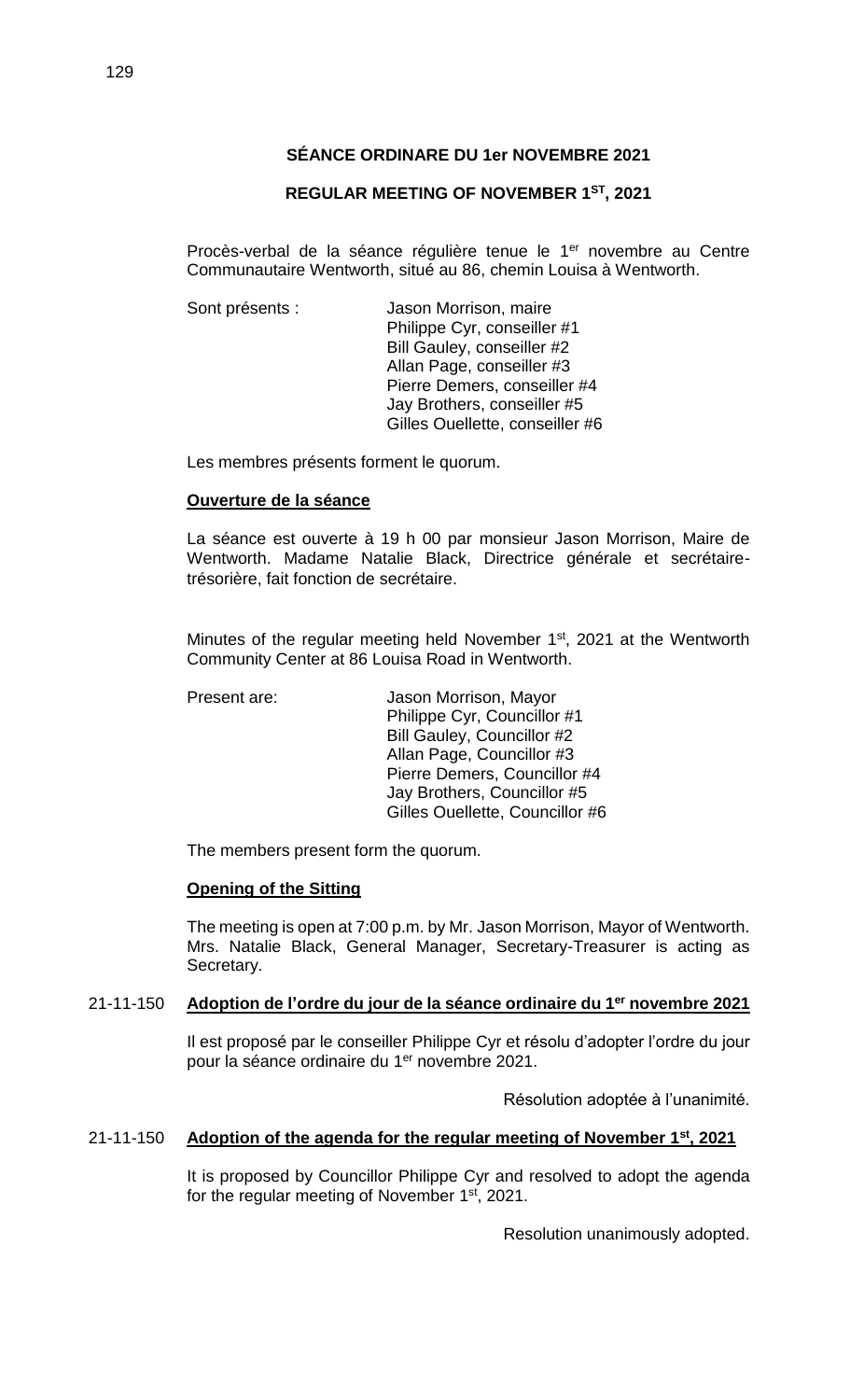# **REGULAR MEETING OF NOVEMBER 1ST, 2021**

# 21-11-151 **Adoption du procès-verbal de la séance ordinaire du 4 octobre 2021**

Il est proposé par le conseiller Philippe Cyr et résolu d'adopter le procèsverbal de la séance ordinaire 4 octobre 2021.

Résolution adoptée à l'unanimité.

# 21-11-151 **Adoption of the minutes of the regular meeting of October 4th , 2021**

It is proposed by Councillor Philippe Cyr and resolved to adopt the minutes of the regular meeting of October 4<sup>th</sup>, 2021.

Resolution unanimously adopted.

# **Période de questions**

Aucune question

## **Question Period**

• No question

# **Urbanisme / Town Planning**

### 21-11-152 **Demande de dérogation mineure DM 2021-9011**

# **DM 2021-9011**

Propriété : 13, chemin Gatehouse Lot : 4 875 555

**ATTENDU QUE** la procédure d'adoption prévue à l'article 145.6 de la Loi sur l'aménagement et l'urbanisme stipule que toute personne intéressée peut se faire entendre par le Conseil relativement à une demande de dérogation mineure;

**ATTENDU QU**'en vertu de l'arrêté 2021-054, une municipalité qui entend statuer sur une demande de dérogation doit également tenir une consultation écrite sur celle-ci. Cette consultation doit être annoncée dans l'avis public portant sur la tenue de la séance où la demande sera étudiée (145.6 et 145.33 de la Loi sur l'aménagement et l'urbanisme). La réception des commentaires dure jusqu'à ce que le Conseil statue sur la demande;

**ATTENDU** l'avis public donné le 14 octobre 2021, toute personne peut transmettre des commentaires écrits, par courriel ou par courrier, pendant une période d'au moins 15 jours suivant la publication du présent avis, soit jusqu'au 1<sup>er</sup> novembre 2021 inclusivement;

**ATTENDU QUE** l'Inspecteur a présenté les tenants et aboutissants du dossier;

**ATTENDU** l'étude faite par le Comité consultatif en urbanisme le 27 septembre 2021;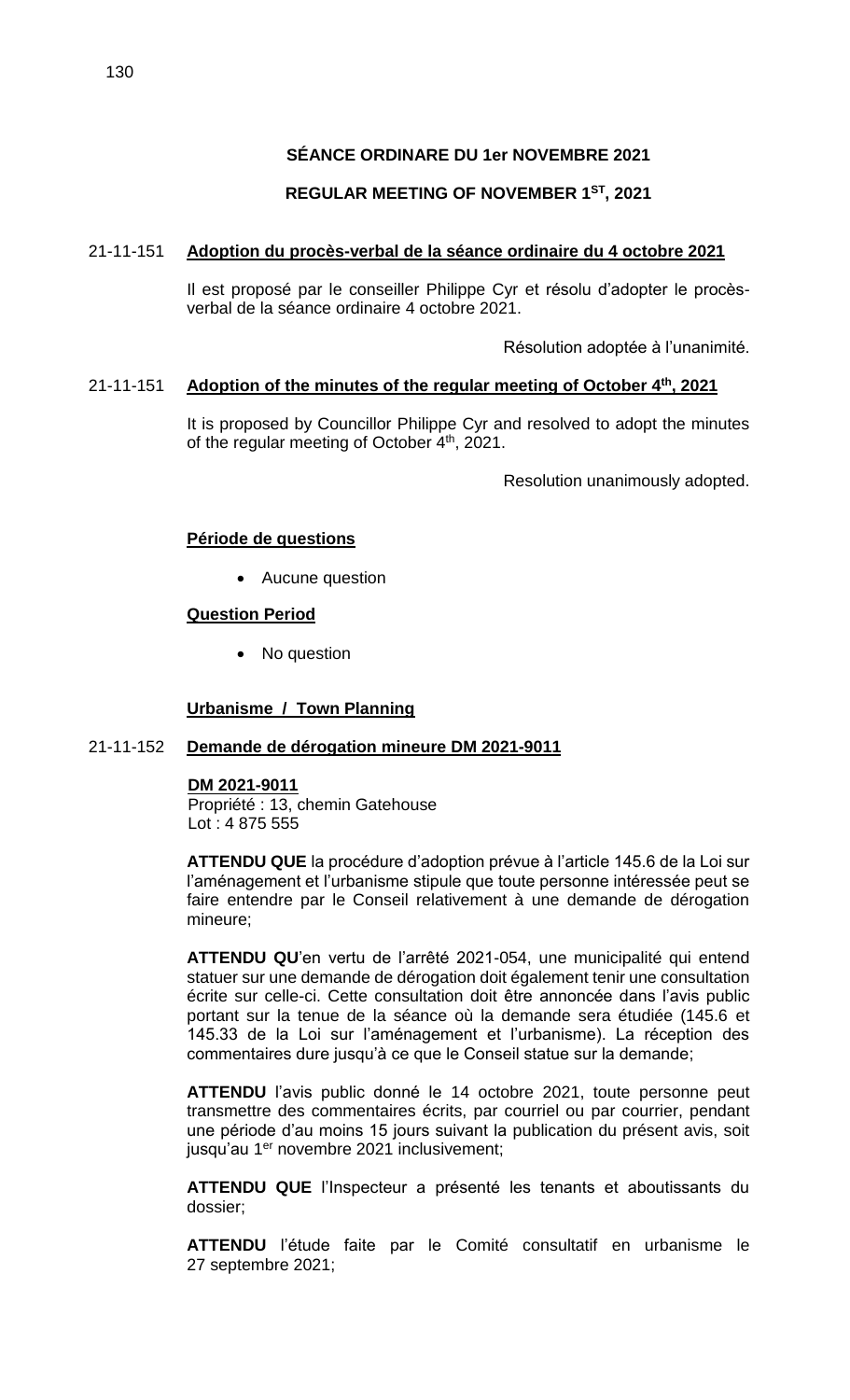## **REGULAR MEETING OF NOVEMBER 1ST, 2021**

**ATTENDU QUE** le propriétaire a déposé tous les documents requis pour la demande;

**ATTENDU QUE** l'analyse du Comité conclut que cette règlementation cause un préjudice sérieux au demandeur;

**ATTENDU QUE** l'analyse du Comité conclut que si la dérogation est acceptée, elle ne porterait pas atteinte à la jouissance du droit de propriété des propriétaires des immeubles voisins;

**ATTENDU QUE** l'analyse du Comité conclut que cette demande respecte les objectifs du plan d'urbanisme;

**ATTENDU QUE** le Comité recommande au Conseil d'approuver la demande de dérogation mineure;

**ATTENDU QUE** le Conseil municipal, suite à l'étude du dossier, arrive à la même conclusion que le Comité;

**EN CONSÉQUENCE** il est proposé par le conseiller Gilles Ouellette et **RÉSOLU**

**QUE** le Conseil municipal approuve la demande de dérogation.

Résolution adoptée à l'unanimité.

### 21-11-152 **Request for Minor Derogation 2021-9011**

#### **DM 2021-9011**

Property: 13 Gatehouse Road Lot: 4 875 555

**WHEREAS** that the adoption procedure provided for in section 145.6 of the Act respecting Land Use Planning and Development stipulates that any interested person may be heard by the Council relating to a request for Minor Derogation;

**WHEREAS** under Order No. 2021-054, a municipality that intends to rule on a Minor Derogation Application must also hold a written consultation on the application. This consultation must be announced in the Public Notice concerning the holding of the meeting at which the application will be studied (145.6 and 145.33 of the Act respecting Land Use Planning and Development). The receipt of comments lasts until Council makes a decision on the application;

**WHEREAS** the Public Notice given on October 14<sup>th</sup>, 2021, anyone may send written comments, by email or by mail, for a period of at least 15 days following the publication of this Notice, i.e. until November 1<sup>st</sup>, 2021 inclusively.

**WHEREAS** the presentation of the complete file by the Inspector;

**WHEREAS** the study by the Urbanism Consulting Committee on September 27th 2021;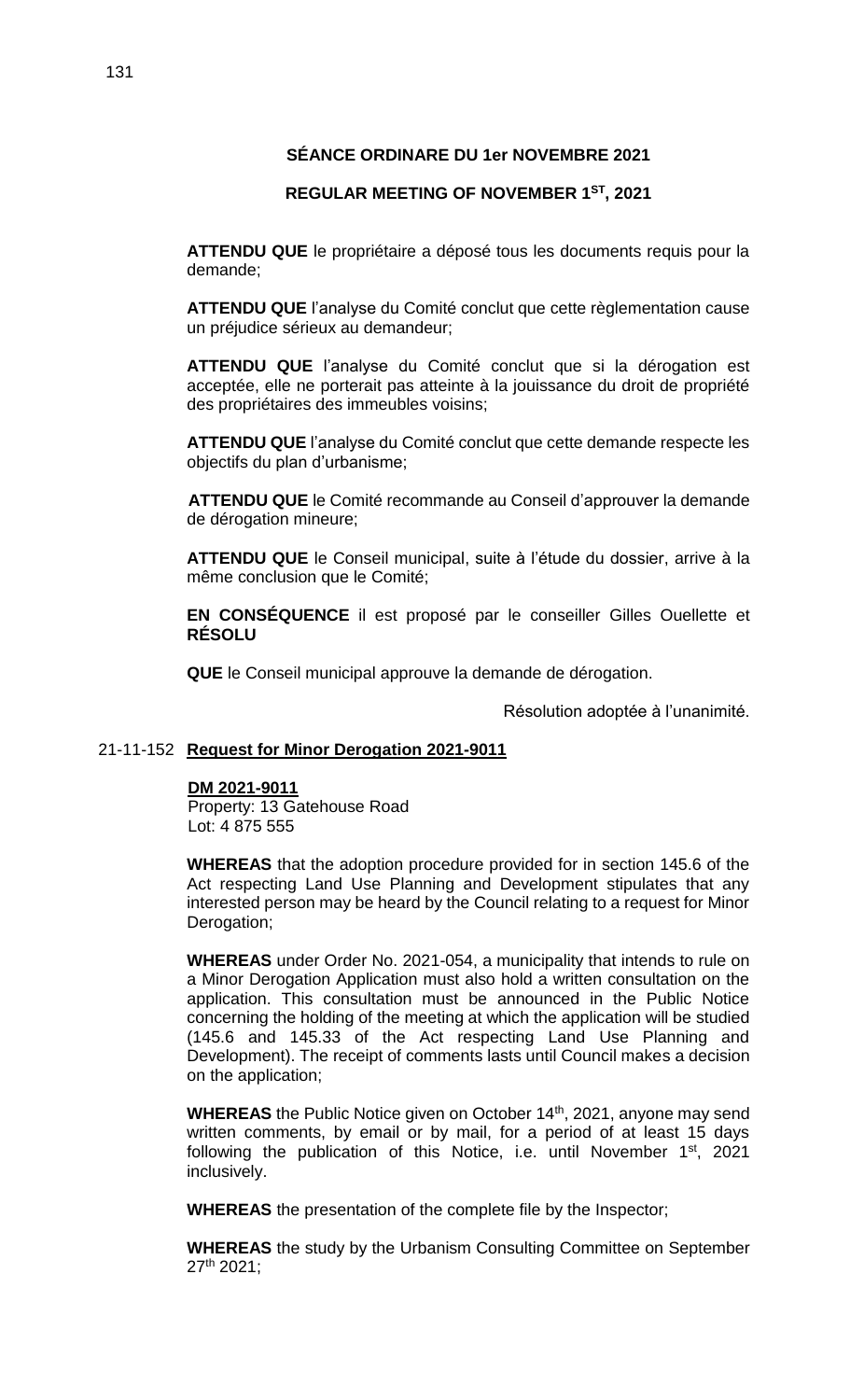# **REGULAR MEETING OF NOVEMBER 1ST, 2021**

**WHEREAS** the owner has deposited all the documentation needed for the request;

**WHEREAS** the Committee's analysis concludes that this By-Law causes serious prejudice to the applicant;

**WHEREAS** the Committee's analysis concludes that if the exemption is accepted, it would not affect the enjoyment of the property rights of the owners of the neighbouring buildings;

**WHEREAS** the Committee's analysis concludes that this request respects the objectives of the Urban Plan;

**WHEREAS** the Committee recommends that Council approve the request for a Minor Derogation;

**WHEREAS** the Municipal Council, after studying the file, comes to the same conclusion as the Committee;

**THEREFORE** it is proposed by Councillor Gilles Ouellette and **RESOLVED**

**THAT** the Municipal Council approve the request for Minor Derogation.

Resolution unanimously adopted.

# **Sécurité publique / Public Security**

### 21-11-153 **Achats et dépenses Service de sécurité incendie**

Il est proposé par le conseiller Jay Brothers et résolu d'autoriser les achats, dépenses ainsi que le paiement des salaires, du Service de sécurité incendie tels que présentés au rapport du mois d'octobre 2021 au montant de 6 003,45\$.

Résolution adoptée à l'unanimité.

### 21-11-153 **Purchases and Expenses Fire Department**

It is proposed by Councillor Jay Brothers and resolved to authorize the purchases, expenses as well as the salary payment for the Fire Department as presented on the October 2021 report in the amount of \$6,003.45.

Resolution unanimously adopted.

### 21-11-154 **Contrat d'entretien des bornes sèches**

Il est proposé par le conseiller Jay Brothers et résolu d'octroyer le contrat pour l'entretien des bornes sèches à l'entreprise Solution d'eau Bourgelas au montant de 25,000\$ taxes incluses.

Résolution adoptée à l'unanimité.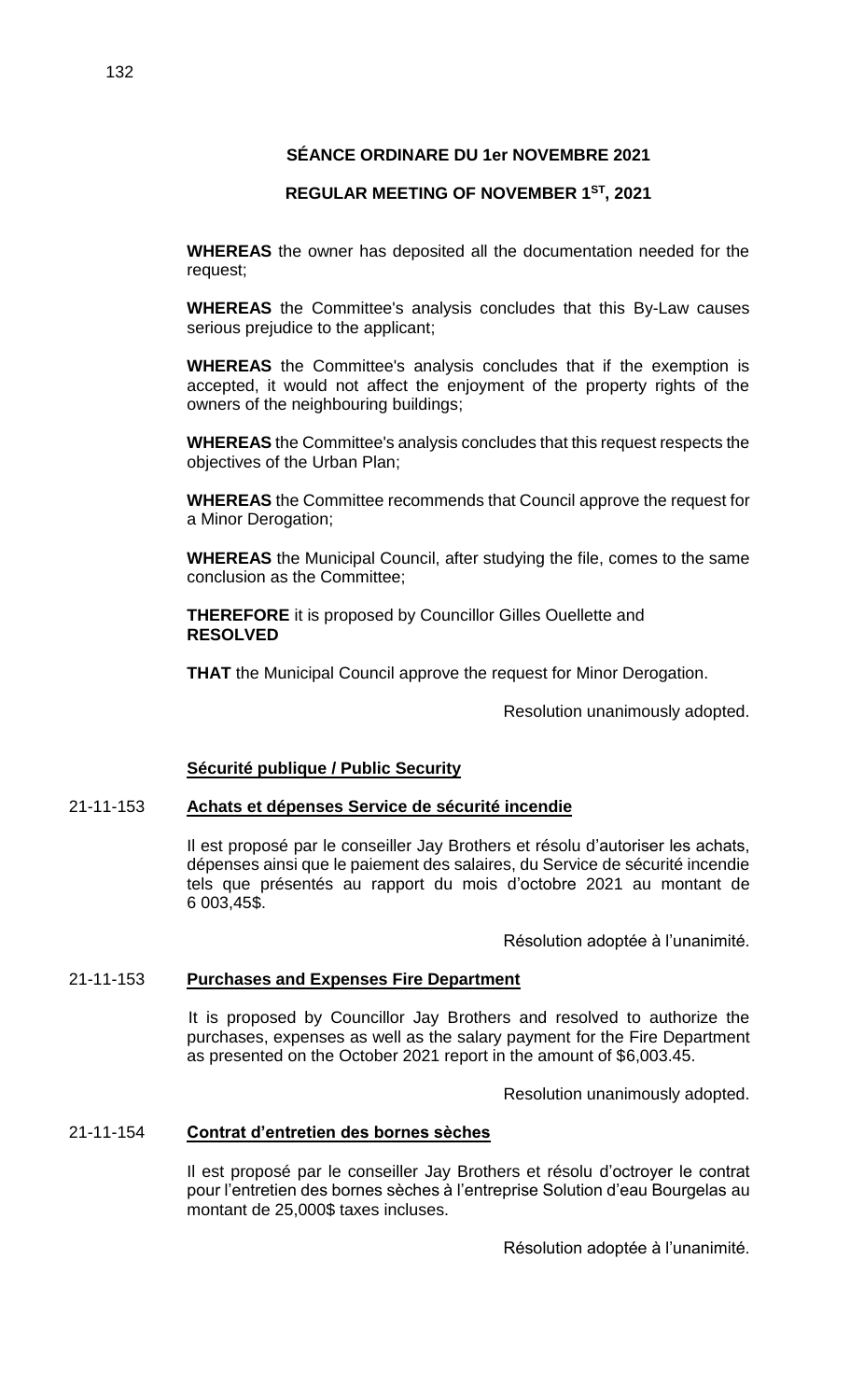## **REGULAR MEETING OF NOVEMBER 1ST, 2021**

#### 21-11-154 **Maintenance contract for dry hydrants**

It is proposed by Councillor Jay Brothers and resolved to award the contract for the maintenance of the dry hydrants to Solution d'eau Bourgelas in the amount of \$25,000 including taxes.

Resolution unanimously adopted.

### **Dépôt du rapport mensuel (octobre 2021) du Service de sécurité incendie**

Dépôt est fait du rapport mensuel (octobre 2021) du Service de sécurité incendie.

### **Filing of the Fire Department Monthly Report (October 2021)**

The Fire Department Monthly Report (October 2021) is deposited.

### **Travaux publics / Public Works**

### 21-11-155 **Recommandation de paiement à 9267-7368 Québec Inc. (A. Desormeaux Excavation)**

**ATTENDU** que le Conseil a octroyé le contrat au plus bas soumissionnaire conforme par sa résolution 21-04-052;

**ATTENDU** que les travaux effectués par A. Desormeaux Excavation sur les chemins Dunany et Boyd ont été complétés en août 2021;

**ATTENDU** que le Service d'ingénierie Équipe Laurence recommande le paiement du décompte no.1;

**EN CONSÉQUENCE** il est proposé par le conseiller Bill Gauley et **RÉSOLU** de payer le montant de 195 435,84\$ à A. Desormeaux Excavation :

| Chemins Dunany/Boyd | 188 867,95\$ |
|---------------------|--------------|
| Retenue 10%         | 18 886,80\$  |
| Sous Total :        | 169 981,16\$ |
| T.P.S.              | 8499,06\$    |
| T.V.Q.              | 16 955,62\$  |
| TOTAL À PAYER       | 195 435,84\$ |

Résolution adoptée à l'unanimité.

### 21-11-155 **Payment recommendation to 9267-7368 Québec Inc. (A. Desormeaux Excavation)**

**WHEREAS** Council awarded the contract to the lowest conform bidder by its resolution 21-04-052;

**WHEREAS** the work done by A. Desormeaux Excavation on Dunany and Boyd Roads was completed in August 2021;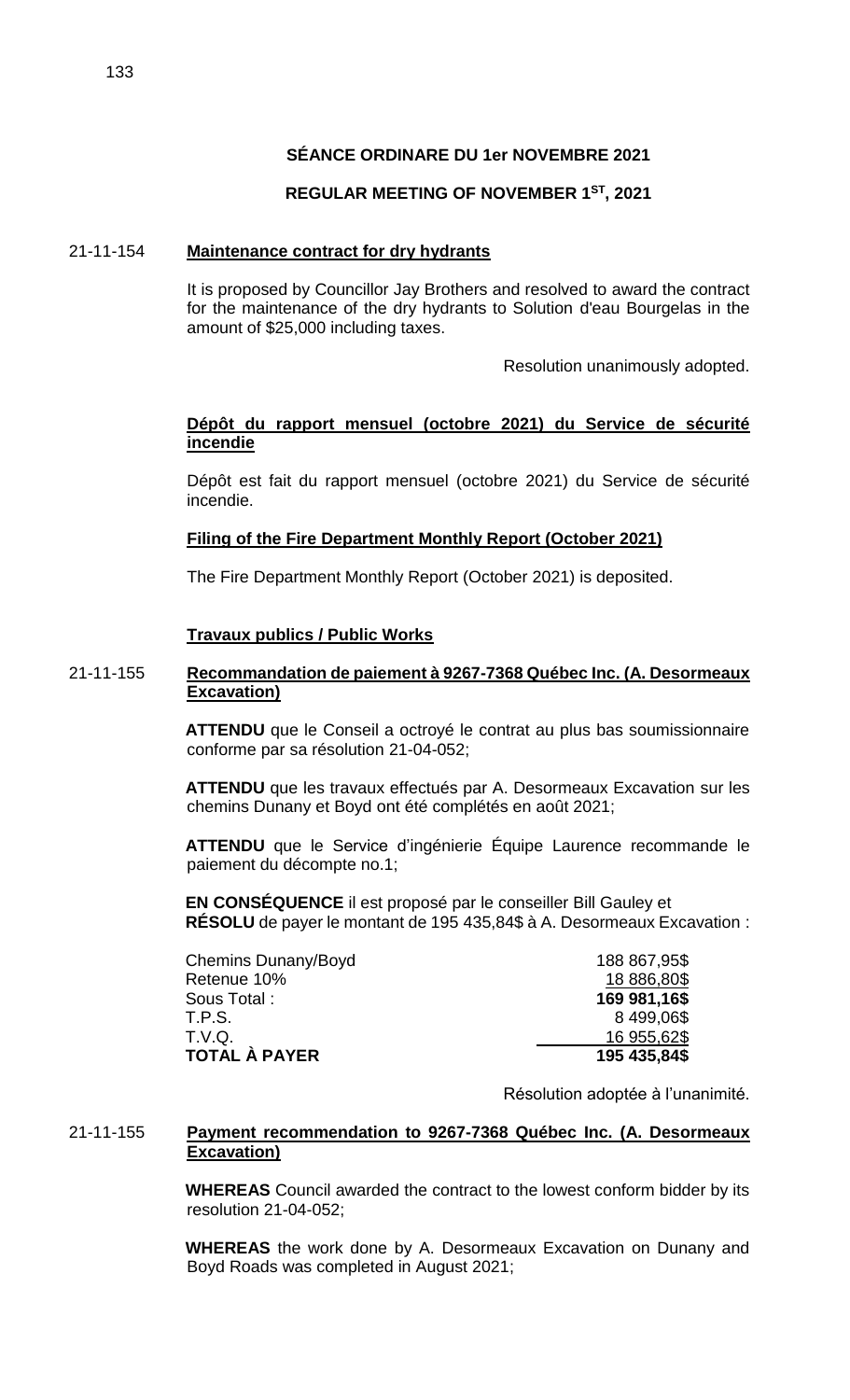### **REGULAR MEETING OF NOVEMBER 1ST, 2021**

**WHEREAS** the engineering firm, Équipe Laurence, recommends the payment of the account no.1;

**THEREFORE** it is proposed by Councillor Bill Gauley and **RESOLVED** to pay the amount of \$195,435.84 to A. Desormeaux Excavation:

| Dunany/Boyd Roads | \$188,867.95              |
|-------------------|---------------------------|
| Retention 10%     | \$18,886.80               |
| Sub Total:        | \$169,981.16              |
| T.P.S.            | 8,499.06<br>$\mathcal{S}$ |
| T.V.Q.            | \$16,955.62               |
| <b>TOTAL</b>      | \$195,435.84              |

Resolution unanimously adopted.

#### 21-11-156 **Programme de la taxe sur l'essence et de la contribution du Québec (TECQ) pour les années 2019 à 2023**

**ATTENDU QUE** la Municipalité a pris connaissance du Guide relatif aux modalités de versement de la contribution gouvernementale dans le cadre du Programme de la taxe sur l'essence et de la contribution du Québec (TECQ) pour les années 2019 à 2023;

**ATTENDU QUE** la Municipalité doit respecter les modalités de ce guide qui s'appliquent à elle pour recevoir la contribution gouvernementale qui lui a été confirmée dans une lettre de la ministre des Affaires municipales et de l'Habitation;

**EN CONSÉQUENCE** il est proposé par le conseiller Bill Gauley et **RÉSOLU** 

**QUE** la Municipalité s'engage à respecter les modalités du Guide qui s'appliquent à elle;

**QUE** la Municipalité s'engage à être la seule responsable et à dégager le gouvernement du Canada et le gouvernement du Québec de même que leurs ministres, hauts fonctionnaires, employés et mandataires de toute responsabilité quant aux réclamations, exigences, pertes, dommages et coûts de toutes sortes ayant comme fondement une blessure infligée à une personne, le décès de celle-ci, des dommages causés à des biens ou la perte de biens attribuable à un acte délibéré ou négligent découlant directement ou indirectement des investissements réalisés au moyen de l'aide financière obtenue dans le cadre du programme de la TECQ 2019-2023;

**QUE** la Municipalité approuve le contenu et autorise l'envoi au ministère des Affaires municipales et de l'Habitation de la programmation de travaux version n° 02 ci-jointe et de tous les autres documents exigés par le Ministère en vue de recevoir la contribution gouvernementale qui lui a été confirmée dans une lettre de la ministre des Affaires municipales et de l'Habitation;

**QUE** la Municipalité s'engage à atteindre le seuil minimal d'immobilisations qui lui est imposé pour l'ensemble des cinq années du programme;

**QUE** la Municipalité s'engage à informer le ministère des Affaires municipales et de l'Habitation de toute modification qui sera apportée à la programmation de travaux approuvée par la présente résolution;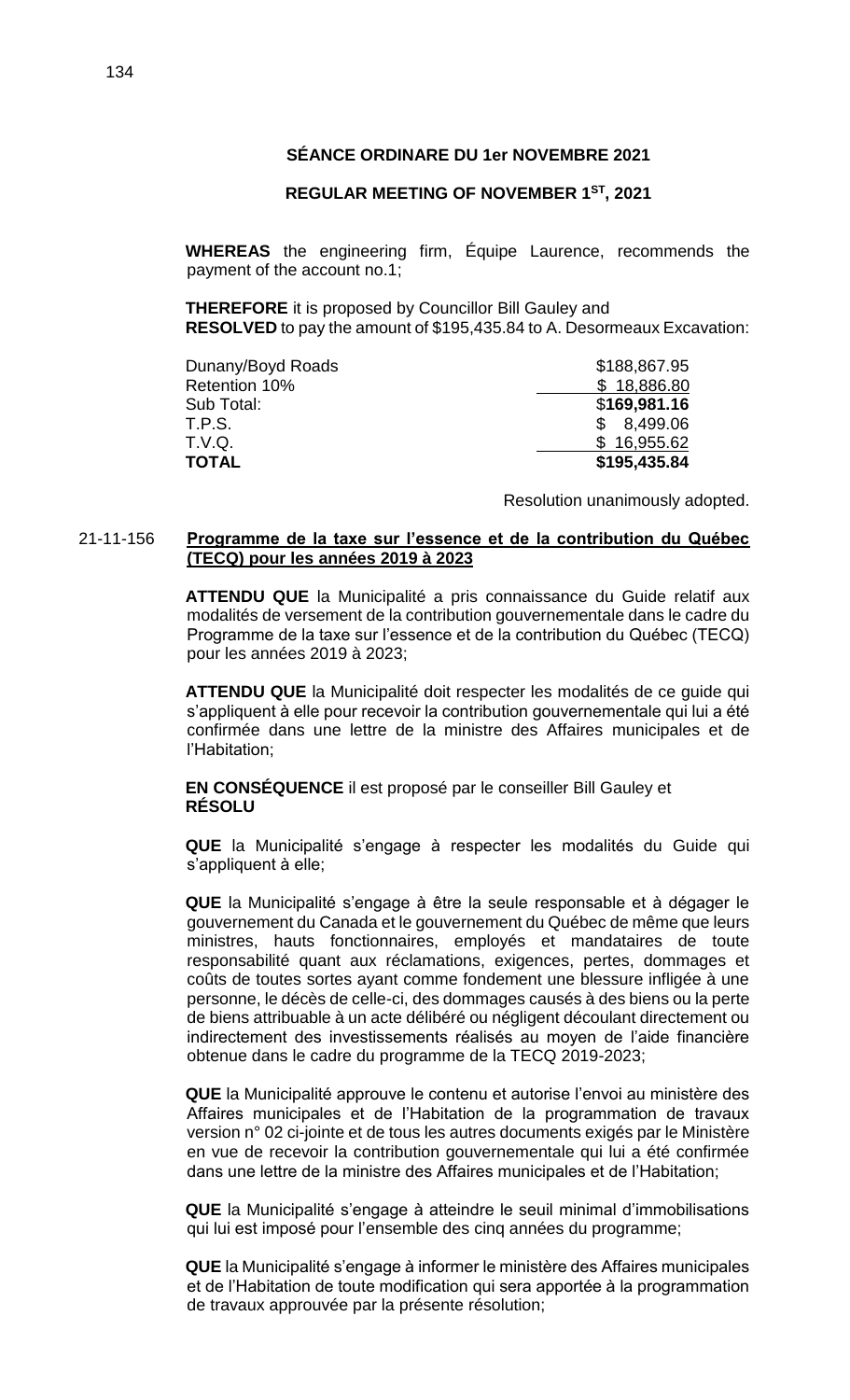# **REGULAR MEETING OF NOVEMBER 1ST, 2021**

**QUE** la Municipalité atteste par la présente résolution que la Programmation de travaux n°02 ci-jointe comporte des coûts réalisés véridiques et reflète les prévisions de coûts des travaux admissibles.

Résolution adoptée à l'unanimité.

## 21-11-156 **Gasoline Tax and Quebec Contribution Program (TECQ) for the years 2019 to 2023**

**WHEREAS** the Municipality has read the Guide relating to the terms of payment of the government contribution under the Gas Tax Program and the Quebec Contribution (TECQ) for the years 2019 to 2023;

**WHEREAS** the Municipality must comply with the terms of this Guide which apply to it in order to receive the government contribution which was confirmed in a letter from the Minister of Municipal Affairs and Housing;

**THEREFORE** it is proposed by Councillor Bill Gauley and **RESOLVED**

**THAT** the Municipality agrees to respect the terms of the Guide that apply to it;

**THAT** the Municipality undertakes to be solely responsible and to release the Government of Canada and the Government of Quebec as well as their ministers, senior officials, employees and agents from all responsibility for claims, demands, losses, damages and costs of all kinds of which are based on personal injury, death, damage to property or loss of property due to willful or negligent action resulting directly or indirectly from investments made with the financial aid obtained from the 2019-2023 TECQ Program;

**THAT** the Municipality approves the content and authorizes the sending to the Ministry of Municipal Affairs and Housing of the work Schedule version n° 02 attached and all other documents required by the Ministry in order to receive the government contribution which was confirmed to the Municipality in a letter from the Minister of Municipal Affairs and Housing;

**THAT** the Municipality agrees to reach the minimum capital threshold imposed on it for the entire five years of the program;

**THAT** the Municipality agrees to inform the Ministry of Municipal Affairs and Housing of any modification that will be made to the work schedule approved by this resolution;

**THAT** the Municipality hereby certifies that the attached Schedule of Work No. 02 contains true realized costs and reflects the forecasted costs of eligible work.

Resolution unanimously adopted.

## **Trésorerie et administration générale / Treasury and General Administration**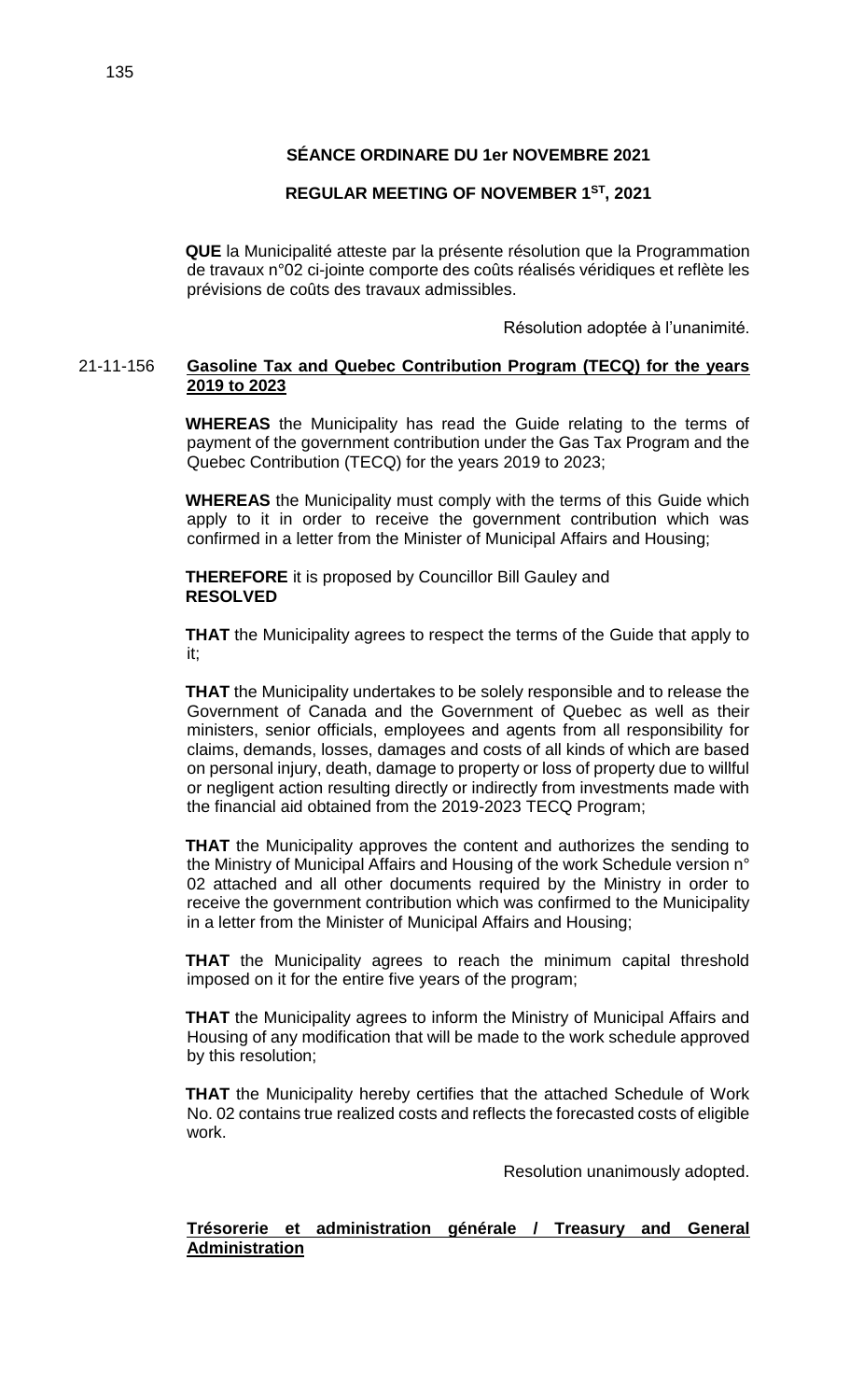# **REGULAR MEETING OF NOVEMBER 1ST, 2021**

# 21-11-157 **Adoption des comptes payables pour le mois de novembre 2021**

Il est proposé par le conseiller Philippe Cyr et résolu d'adopter les comptes payables pour le mois de novembre 2021.

Résolution adoptée à l'unanimité.

# 21-11-157 **Adoption of the accounts payable for the month of November 2021**

It is proposed by Councillor Philippe Cyr and resolved to adopt the accounts payable for the month of November 2021.

Resolution unanimously adopted.

# **Dépôt du rapport d'élection du 7 novembre 2021**

La présidente d'élection, madame Natalie Black, dépose le rapport d'élection du 7 novembre 2021 comme suit :

# **RAPPORT D'ÉLECTION SCRUTIN DU 7 NOVEMBRE 2021**

Je soussignée, présidente d'élection, rédige mon rapport comme suit :

Je déclare avoir accompli toutes les formalités prescrites par la loi telles que les avis de l'élection, les nominations et l'assermentation des officiers de l'élection. Pour faire suite au dépôt des bulletins de mise en candidature, il est démontré que les candidats ayant déposé leur bulletin au poste en nomination sont les suivants et que le résultat de l'élection est :

| <b>ÉLU PAR ACCLAMATION</b> |
|----------------------------|
| <b>ÉLU PAR ACCLAMATION</b> |
| <b>ÉLU PAR ACCLAMATION</b> |
| <b>ÉLU PAR ACCLAMATION</b> |
| <b>ÉLU PAR ACCLAMATION</b> |
| ÉLU PAR ACCLAMATION        |
| <b>ÉLU PAR ACCLAMATION</b> |
|                            |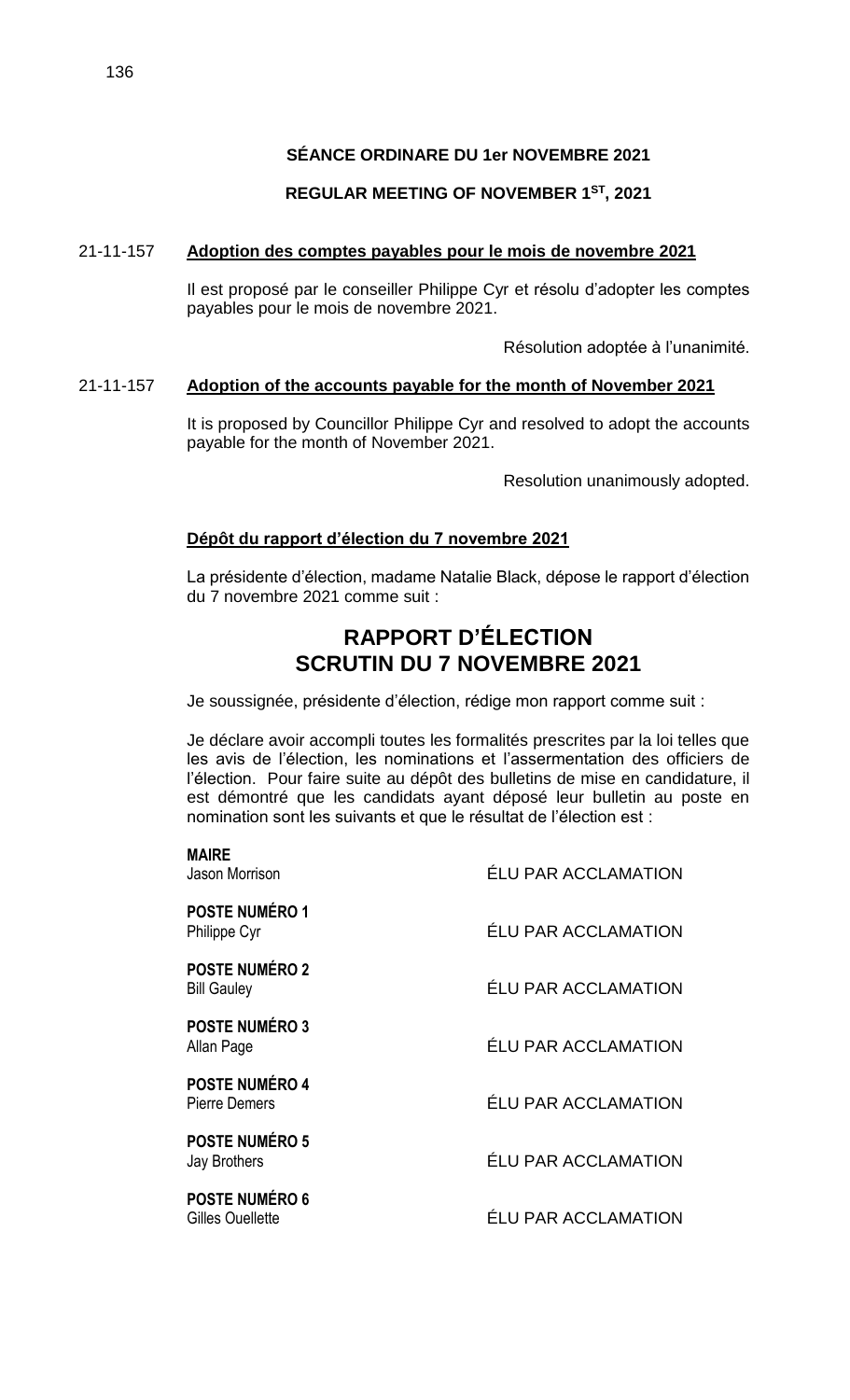### **REGULAR MEETING OF NOVEMBER 1ST, 2021**

### **Deposit of the Election Report of November 7th, 2021**

The Returning Officer, Mrs. Natalie Black deposits the Election Report of November 7<sup>th</sup>, 2021 as follows:

# **ELECTION RESULTS POLL OF NOVEMBER 7TH, 2021**

I the undersigned, Returning Officer, draw up my report as follows:

I declare that I have fulfilled all the required formalities prescribed by law such as Notice of Election, Nomination of the Election Officers and Oaths of Office. Following the filing of nomination documents the following is the Election results:

| <b>MAYOR</b><br>Jason Morrison               | ELECTED BY ACCLAMATION        |
|----------------------------------------------|-------------------------------|
| <b>SEAT NUMBER 1</b><br>Philippe Cyr         | <b>ELECTED BY ACCLAMATION</b> |
| <b>SEAT NUMBER 2</b><br><b>Bill Gauley</b>   | <b>ELECTED BY ACCLAMATION</b> |
| <b>SEAT NUMBER 3</b><br>Allan Page           | ELECTED BY ACCLAMATION        |
| <b>SEAT NUMBER 4</b><br><b>Pierre Demers</b> | <b>ELECTED BY ACCLAMATION</b> |
| <b>SEAT NUMBER 5</b><br>Jay Brothers         | ELECTED BY ACCLAMATION        |
| <b>SEAT NUMBER 6</b><br>Gilles Ouellette     | <b>ELECTED BY ACCLAMATION</b> |
|                                              |                               |

# **Déclaration des intérêts pécuniaires des membres du Conseil**

Dépôt est fait des déclarations des intérêts pécuniaires des Membres du Conseil suivant :

| Jason Morrison      |  |
|---------------------|--|
| Philippe Cyr        |  |
| <b>Bill Gauley</b>  |  |
| Allan Page          |  |
| Pierre Demers       |  |
| <b>Jay Brothers</b> |  |
| Gilles Ouellette    |  |
|                     |  |

Maire conseiller poste #1 conseiller poste #2 conseiller poste #3 conseiller poste #4 conseiller poste #5 conseiller poste #6

#### **Statement of the Pecuniary interests of Council Members**

Filing of the Statement of Pecuniary Interests of the following Council Members: Jason Morrison **Mayor** Mayor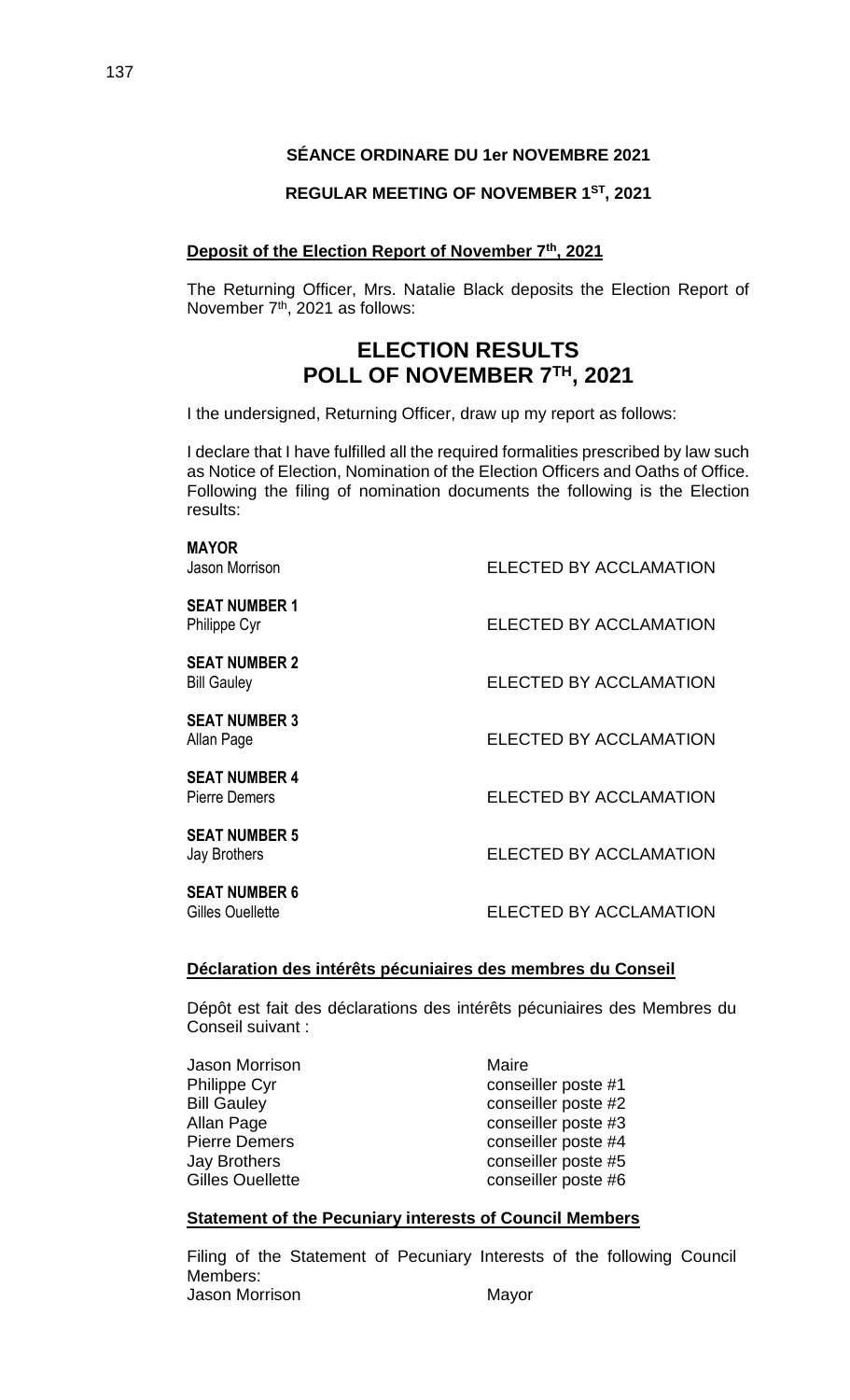# **REGULAR MEETING OF NOVEMBER 1ST, 2021**

Philippe Cyr Councillor seat #1 Bill Gauley **Councillor** seat #2 Allan Page **Councillor** seat #3 Pierre Demers Councillor seat #4 Jay Brothers Councillor seat #5 Gilles Ouellette **Councillor** seat #6

## 21-11-158 **Autorisation de signataires à Caisse Desjardins**

Il est proposé par le conseiller Allan Page et résolu d'autoriser les personnes suivantes à signer au nom du Canton de Wentworth tous les documents pertinents ainsi que les chèques auprès de Caisse Desjardins:

| Natalie Black            | Directrice générale et secrétaire-trésorière |
|--------------------------|----------------------------------------------|
| Johanne Asselin          | Directrice générale adjointe                 |
| <b>Tracey Linnington</b> | Secrétaire-trésorière adjointe               |
| Jason Morrison           | Maire                                        |

Résolution adoptée à l'unanimité.

### 21-11-158 **Authorization to sign at Caisse Desjardins**

It is proposed by Councillor Allan Page and resolved to authorize the following people to sign on behalf of the Township of Wentworth documents including cheques at Caisse Desjardins:

| Natalie Black     | General Manager, Secretary-Treasurer |
|-------------------|--------------------------------------|
| Johanne Asselin   | <b>Assistant General Manager</b>     |
| Tracey Linnington | <b>Assistant Secretary-Treasurer</b> |
| Jason Morrison    | Mayor                                |

Resolution unanimously adopted.

#### 21-11-159 **Nomination des conseillers à titre de représentants**

Il est proposé par le conseiller Pierre Demers et résolu de nommer les conseillers suivants à titre de représentants :

- Comité consultatif en urbanisme (CCU) Gilles Ouellette
- « Bon voisin, bon œil » et Sécurité publique Jay Brothers
- **Travaux publics Bill Gauley**
- Loisirs et relations communautaires (MADA) Pierre Demers et Allan Page
- Services de sécurité incendie Jay Brothers
- Comité consultatif en environnement (CCE) et Tricentris Philippe Cyr

Résolution adoptée à l'unanimité.

### 21-11-159 **Appointment of Council Members as Representatives**

It is proposed by Councillor Pierre Demers and resolved to appoint Councillor Representatives as follows:

- Urbanism Consulting Committee (UCC) Gilles Ouellette
- "Neighbourhood Watch" and Public Security Jay Brothers
- Public Works Bill Gauley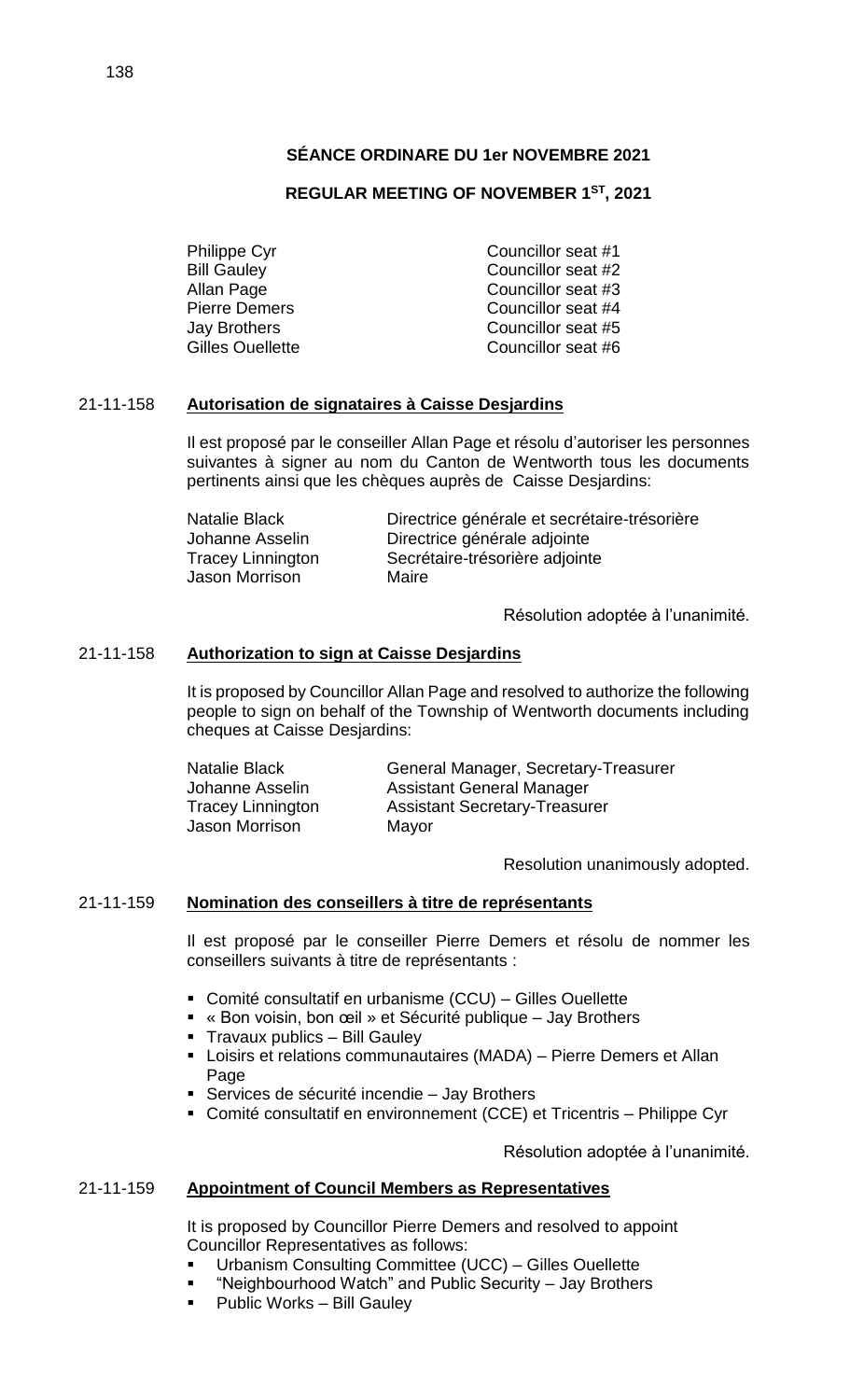# **REGULAR MEETING OF NOVEMBER 1ST, 2021**

- Recreation and Community Relations (MADA) Pierre Demers and Allan Page
- Fire Department Jay Brothers
- Environmental Consulting Committee (ECC) and Tricentris Philippe Cyr

Resolution unanimously adopted.

## 21-11-160 **Acceptation d'un lot à être cédé au Canton de Wentworth**

Il est proposé par le conseiller Bill Gauley et résolu d'accepter le lot numéro 4 877 541 à être cédé à la municipalité du Canton de Wentworth et d'autoriser le maire, Jason Morrison, et madame Natalie Black, directrice générale et secrétaire-trésorière, à signer tous les documents pertinents concernant le transfert au nom de la Municipalité.

Résolution adoptée à l'unanimité.

### 21-11-160 **Acceptance of lot to be ceded to the Township of Wentworth**

It is proposed by Councillor Bill Gauley and resolved to accept the lot number 4 877 541 to be ceded to the Township of Wentworth and to authorize the Mayor, Jason Morrison, and Mrs. Natalie Black, General Manager and Secretary-treasurer, to sign all documents pertinent to the transfer in the name of the Municipality.

Resolution unanimously adopted.

### **Environnement / Environment**

# 21-11-161 **Nomination du représentant pour Tricentris**

Il est proposé par le conseiller Gilles Ouellette et résolu de procéder à la nomination de monsieur Philippe Cyr à titre de représentant pour Tricentris.

Résolution adoptée à l'unanimité.

### 21-11-161 **Appointment of representative to Tricentris**

It is proposed by Councillor Gilles Ouellette and resolved to proceed with the nomination of Mr. Philippe Cyr as representative for Tricentris.

Resolution unanimously adopted.

**Dépôt du rapport mensuel (octobre 2021) des Services d'urbanisme, de l'environnement et des travaux publics**

### **Deposit of the report for Town Planning, Environment and Public Works Departments (October 2021)**

### **Varia**

*Le Maire remercie et félicite madame Natalie Black et l'équipe de bénévoles du WRC pour leur sentier de la terreur d'Halloween tenu samedi dernier,*